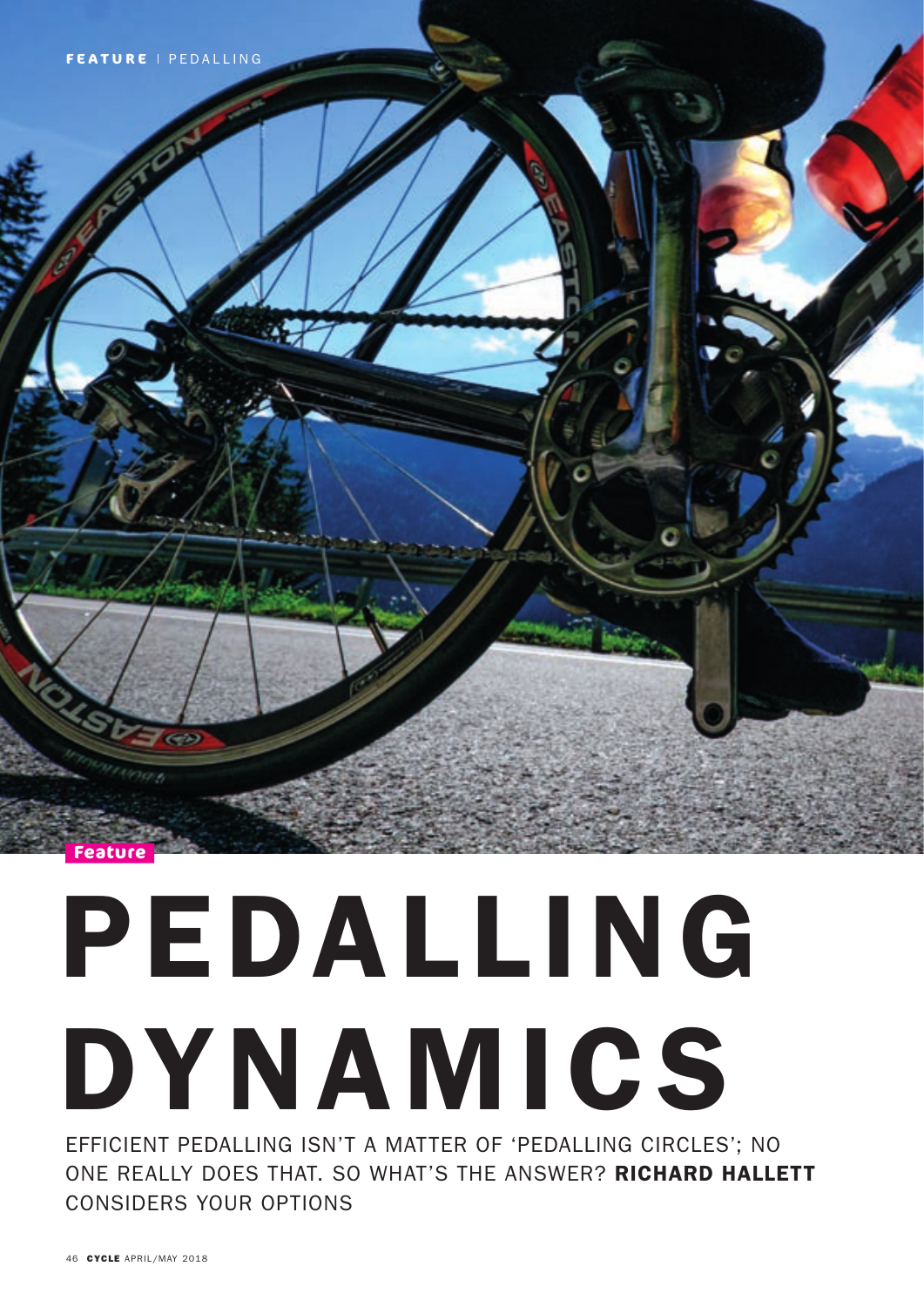



Main photo: Steve Thomas

Thomas Steve<sup>-</sup> photo: Main n the face of it, there is, as recently-retired top British time triallist Michael Hutchinson once averred, 'just pedalling and getting on with it.'

## Propelling a cycle is simply a question of pressing down on the pedals to make progress, surely?

 Well, yes: press down on the pedals and you will propel the bike forward using a motion that appears to be simplicity itself. Since a conventional bicycle's pedals travel in a circle, the rider's feet must do the same as they complete a pedal revolution, and it's not immediately obvious that there's a better or worse way to go about it.

 Since the earliest days of cycling, however, commentators have espoused the idea of an

'ideal' pedalling action, which implies that it is possible to pedal in a less-than-ideal manner. And indeed, while the ideal pedalling action is, even today, the subject of debate, the way in which pedals might be pressed *less* than ideally is easy to spot.

### FEEL THE FORCE

Circular pedalling is well-adapted to harnessing human leg power. There have been countless efforts to find a more efficient drive system, many using complex linkages to produce a linear or 'arcuate' pedal path in the hope of finding more power or efficiency, but without success. In every arena of human-powered transport, circular pedalling has, so far, proved the most effective transmission. Nevertheless, those inventors of alternative transmissions

# **"Ankling has been promoted as desirable since the dawn of cycling"**

have a point, which is that leg power is most effective when pushing the foot in a straight line away from the hip.

 Inevitably, given the geometry of circular pedalling, this offers a limited window of opportunity in which force can be effectively applied to a pedal. 'Effectively' means applied at a tangent, or perpendicular, to the crank. Instrumented pedals constructed to measure the direction and amplitude of applied force first appeared in the late 19th century; modern versions using sophisticated electronics arrived in the early 1990s.

 They make it possible to separate the tangential and radial components of pedalling: force applied at 90° to the crank arm, which contributes entirely to turning the crank and producing motive torque; and force applied radially along the length of the crank, effectively compressing or extending it. Radial force has an energy cost due to the muscle contraction that generates it but does not help to turn the pedals and therefore does nothing to propel the cycle. It is 'ineffective' effort. Combining radial and tangential forces produces a resultant force.

 Viewed from the drive side, the pedal force 'clock diagram' for a typical trained cyclist shows that force is largely applied in a direct line originating from the hip. It also shows that the pedal load is tangential at around 2 o'clock, radial at around 7 o'clock, and a bit of both (in varying amounts) in between – and that maximum pedal load tends to be applied at around half-past four.

 On this evidence, most cyclists tend to push hardest on the pedals once they are at or below horizontal, and therefore to expend a lot of ineffective effort. It's not quite that simple; the pedal load can be further broken down into muscular and fundamental components, the latter caused by the inertia of the limbs as the pedals rotate, but there is a progressively smaller tangential component as the pedal descends past horizontal.

 The aim of the various actions touted as contributing to the supposedly ideal action is generally either to increase the tangential

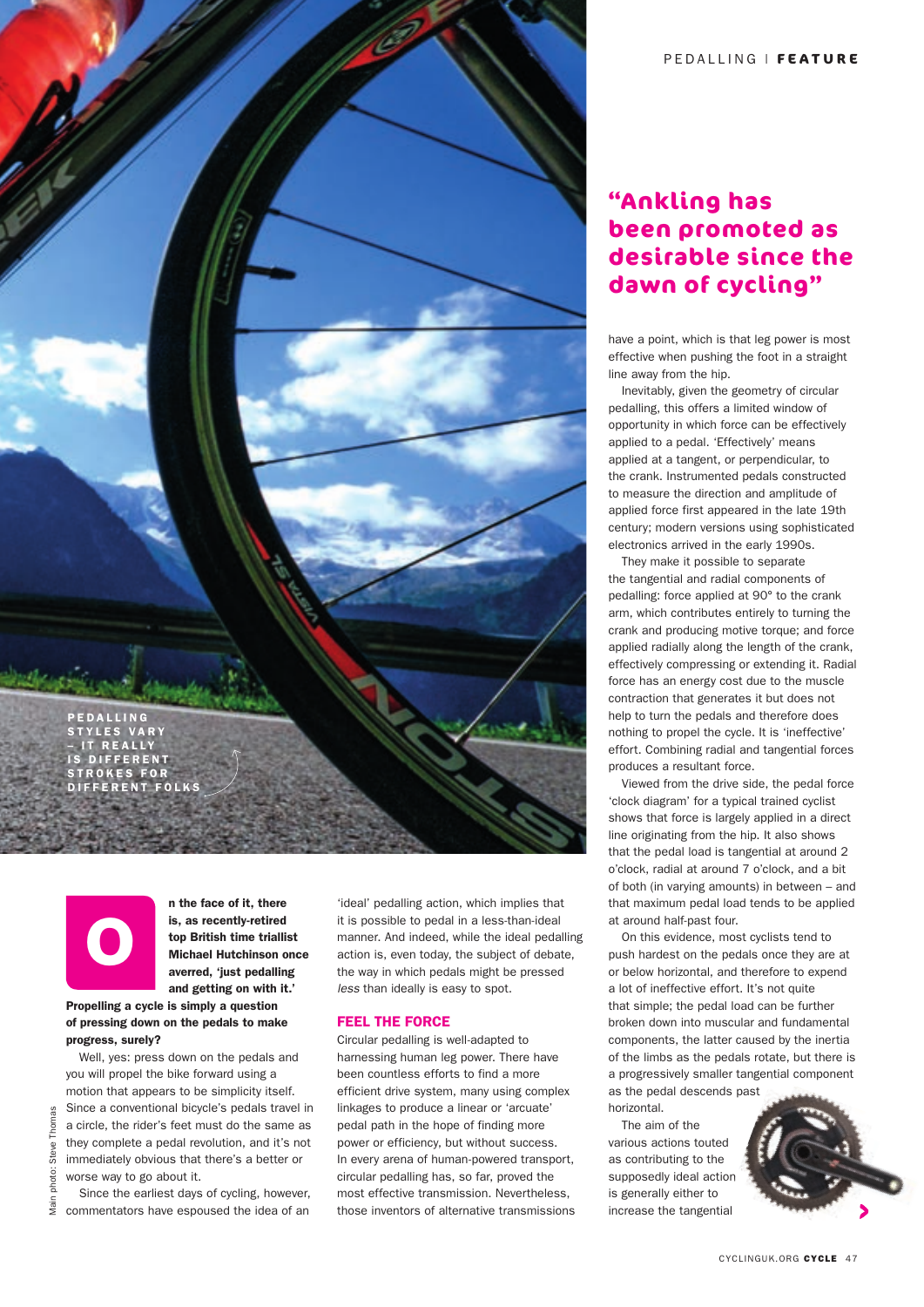

component of the rider's pedal stroke or to make greater use of muscles felt to be underemployed, the hope presumably being either to make cycling easier or to find a bit more power.

### FOOTWORK MYTHS

Of these actions, perhaps the most venerable is the practice of 'ankling', which has been promoted as desirable since the dawn of cycling. To accomplish this, the foot must go from a heel-down to toe-down orientation relative to the lower leg, or 'plantar flex', as the pedal descends. This requires a powerful contraction of the calf muscle, especially during hard pedalling.

 Video analysis of competition cyclists shows that pronounced ankling is rare to the point of non-existence, but while there's almost certainly no point in trying to acquire an exaggerated ankling action, there is an interesting point: trained cyclists ride with the ball of the foot roughly over the pedal



**RICHARD HALLETT** Technical Editor

axle despite the energy cost from calf muscle contraction, which could be avoided by riding with the foot instep over the axle, suggesting that ankle flexion of some sort has a significant role to play in effective pedalling.

 Second only to ankling as a cycling panacea, the act of pulling up – doing positive work to pull the rising pedal upwards – has been largely debunked by power measuring devices, which show that even elite racing cyclists don't do it except in specific circumstances such as sprinting and hardeffort climbing.

 It turns out that the energy cost of pulling on the upstroke tires the muscles and reduces the power available on the down stroke by a greater amount, leaving the rider worse off. A cyclist may, however, benefit from 'unweighting' the rising leg by lifting the foot, while still leaving some of the weight of the rising leg to be lifted by the opposite leg pushing down.

 How about dragging the foot backwards through the bottom of the stroke? It can be done, but as with pulling upwards, the energy cost outweighs any benefit. The leg muscles are not well-suited to the task, as can be seen with a simple experiment that you can try for yourself. Find a gentle up-slope with a fence or post to hold on to and, while clipped in with one leg, try setting off from stationary in a suitable gear using that leg initially stationed at various points on the pedal circle.



 It is immediately apparent that you can use a lot of muscular force to no discernible effect when pulling backwards, and indeed to not much effect anywhere but in that uppermiddle segment of the down stroke where pedal force is exerted most effectively.

### IDEAL TECHNIQUE?

One conclusion that might be drawn from comparing this experiment with the evidence of pedal force diagrams is that even elite cyclists simply don't pedal in what would seem to be the most effective way, which begs the question: is it even possible to improve one's pedalling technique and, if so, then how?

 If cyclists of all abilities pedalled in much the same way, then the answer would have to be 'no'. However, it's possible that the elite cyclists studied so far may simply be very strong subjects who don't pedal quite as effectively as those at the very top of